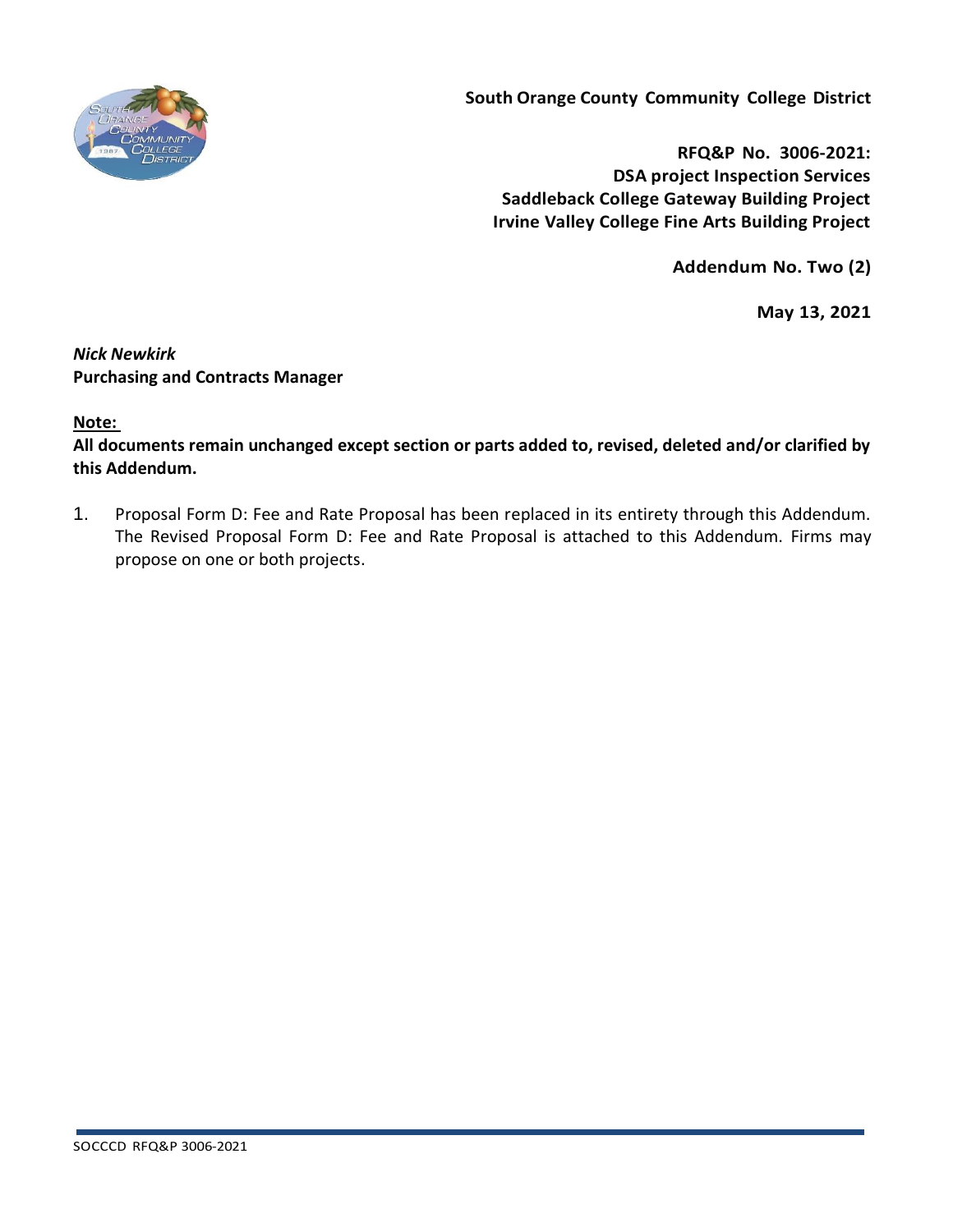# **REVISED PROPOSAL FORM D - ADDENDUM NO. 2 ON 5/13/21 FEE AND RATE PROPOSAL \*FIRMS MAY PROPOSE ON ONE OR BOTH PROJECTS**

The proposed fee schedules shall include fully burdened hourly rates for each title/individual proposed for the work. It is the proposer's responsibility to understand the complexity of the District as well as the complexity of the proposed work and to submit a not-to-exceed fee accordingly using the form below.

Fees shall be firm and fixed throughout the entirety of the contract term.

Indicate the billable hourly rate and estimated total hours required to fulfill their duties. Such rates shall include all labor, materials, overhead and profit (OH&P), and other direct and indirect costs including incidental travel. Actual contract rates and project fees will be subject to negotiation prior to issuance of any agreement.

## **1. FEE AND RATE PROPOSAL: DSA CLASS 1 IOR SERVICES FOR SADDLEBACK COLLEGE GATEWAY BUILDING (PROJECT 1)**

| Fixed Hourly Rate for DSA Class 1 IOR Services                                                                                 | \$              |
|--------------------------------------------------------------------------------------------------------------------------------|-----------------|
| Number of Hours                                                                                                                |                 |
| Fee Subtotal                                                                                                                   | \$              |
| <b>Total Fees</b>                                                                                                              |                 |
| <b>District Controlled Allowance</b>                                                                                           | \$<br>30,000.00 |
| <b>TOTAL NOT TO EXCEED FEES</b><br>(TOTAL FEES + DISTRICT CONTROLLED ALLOWANCE)<br><b>DSA CLASS 1 IOR SERVICES - PROJECT 1</b> | \$              |

#### **2. FEE AND RATE PROPOSAL: AS-NEEDED, WHEN-NEEDED DSA CLASS 2 ASSISTANT IOR SERVICES FOR SADDLEBACK COLLEGE GATEWAY BUILDING (PROJECT 1)**

| Fixed Hourly Rate for DSA Class 2 Assistant IOR Services                                |             |
|-----------------------------------------------------------------------------------------|-------------|
| <i>**</i> Estimated Number of Hours (Subject to Change)                                 | 2,240 Hours |
| TOTAL FEES FOR AS-NEEDED, WHEN-NEEDED<br>DSA CLASS 2 ASSISTANT IOR SERVICES - PROJECT 1 |             |

\*\*Estimated number of hours for DSA Class 2 Assistant IOR Services are to be used solely for proposal evaluation purposes. These services may or may not be needed during the course of the contract term. Upon finalization of negotiations, the awarded contract will reflect a fee provision on a not to exceed basis for as-needed, when-needed DSA Class 2 Assistant IOR services.